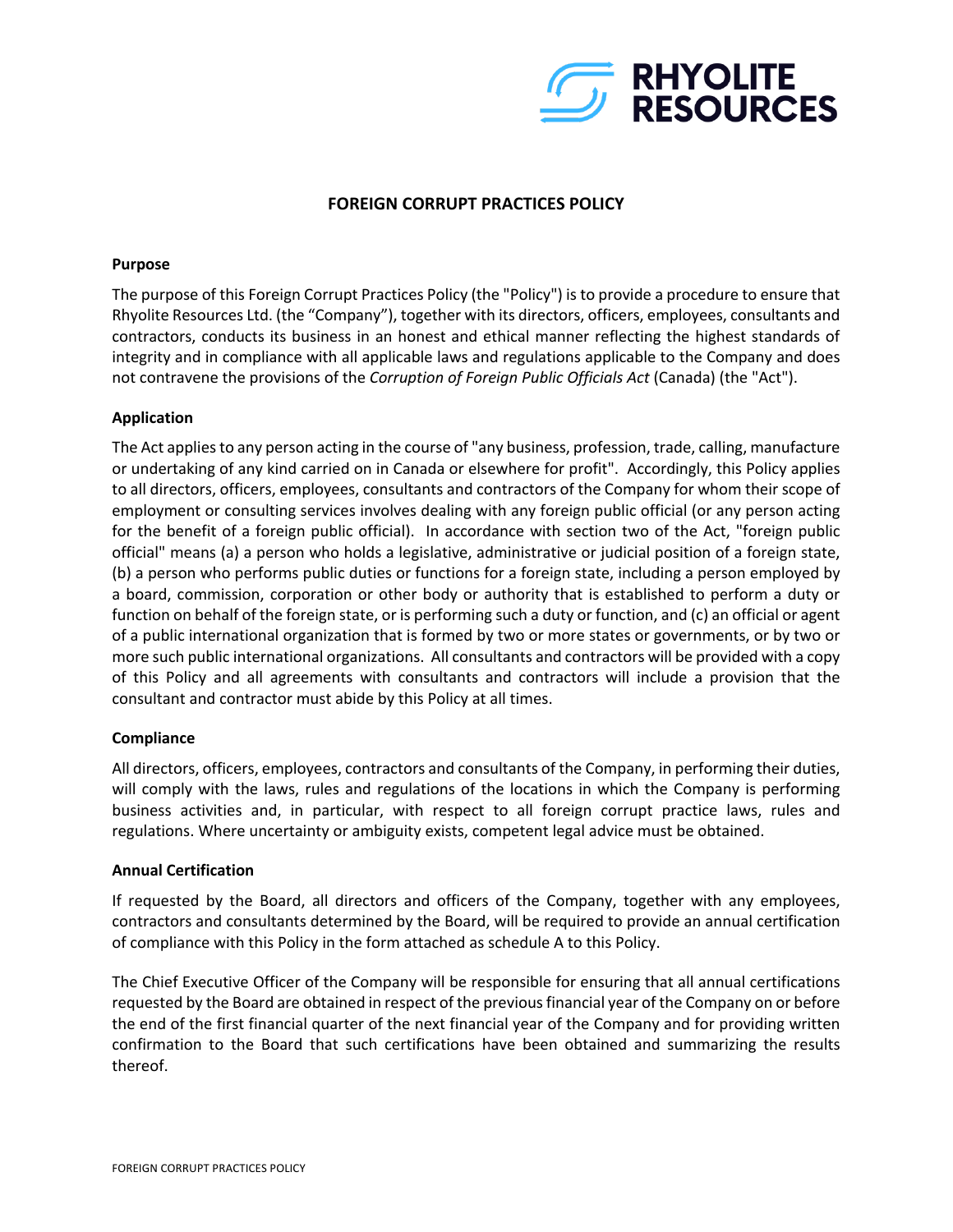# **Prevention of Improper Payments**

All directors, officers, employees, consultants and contractors of the Company will adhere to the commitment of the Company to conduct its business in an honest and ethical manner reflecting the highest standards of integrity and in compliance with all applicable laws and regulations. Accordingly, neither the Company nor any of the directors, officers, employees, consultants or contractors will:

- (a) Bribes: directly or indirectly, offer or give, or agree to offer or give, a bribe (and any demands for a bribe will be rejected) or pay or offer, or agree to pay or offer, anything of value (including, without limitation, a loan, reward, advantage or benefit of any kind) to a public official, political party, party official or political candidate in order to corruptly influence any act or omission by the recipient in connection with the performance of the duties or functions of the recipient, or to induce the recipient to violate his or her lawful duty, or to induce the recipient to use his or her influence with a government, an agency of a country or a political subdivision thereof (a "Government Entity") to effect or influence any act or decision of such Government Entity to award new business or to continue business with a particular person, including a decision on the terms of that business, or encouraging another person to make any such decision,
- (b) Kickbacks: kickback any portion of a contract payment to employees of another contracting party or utilize other techniques, such as subcontracts, purchase orders or consulting agreements, to channel any payment to any public official, to employees of another contracting party or to any of their respective relatives or business associates;
- (c) Extortion: directly or indirectly demand or accept a bribe;
- (d) Facilitation Payments: make any facilitation payment; provided that, if the Chief Executive Officer of the Company deems a facilitation payment necessary, then such a facilitation payment may only be made in the following circumstances
	- (i) the payment falls strictly within the facilitation payment provision of the Act,
	- (ii) due diligence has been conducted to ensure both the payment and the amount are made to expedite or secure the performance by a foreign public official of any act of a routine nature that is part of the foreign public official's duties or functions,
	- (iii) the payment has been properly recorded in reasonable detail which accurately and fairly reflects the transaction and includes such information as the amount paid and the purpose of and authorization for such payment, and
	- (iv) any such payment is reported on a quarterly basis to the Chairman of the Audit Committee;
- (e) Political Contributions: make any contribution or provide any financial support to any political party or candidate on behalf of the Company;
- (f) Government Agents: retain an agent to represent the business interests of the Company in a particular country if such agent, or any of the principals, staff, officers or key employees of the agent is, a government or any other public official, a political party official, a political candidate, a person related to any of the foregoing, or any other person who might assert illegal influence on behalf of the Company, provided that if the Chief Executive Officer of the Company considers it advisable, then such an agent may be retained in accordance with the following terms and conditions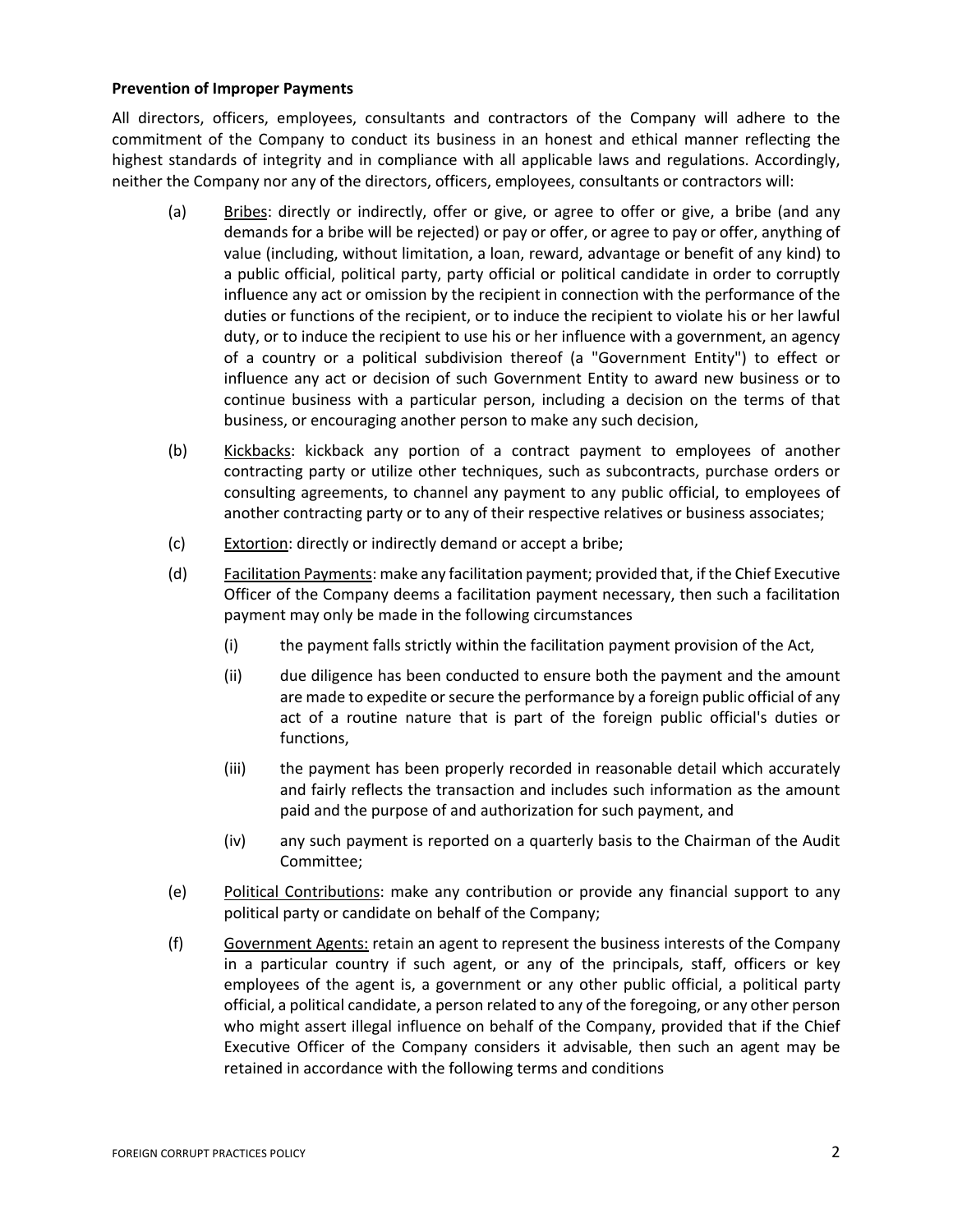- (i) the reputation, background and past performance of the agent have been properly researched and documented, and
- (ii) the agent will be retained pursuant to a written agreement specifically defining the agent's duties, containing representations and warranties from the agent of the absence of all of the relationships set out above and providing for immediate termination in the event of an improper payment and requiring annual certification and the right of the Company to audit expenses and invoices; or
- (g) Employment of Public Officials: employ any officer or other employee of a government or any of its agencies or a government Company, or any person acting in an official capacity for any such entity, including any relative of any such person, provided that, if the Chief Executive Officer of the Company considers it advisable, such a person may be employed in accordance with the following terms and conditions
	- (i) the employment is lawful in the country concerned,
	- (ii) the employment is not in contravention of the Act, and
	- (iii) the services to be rendered by the person do not conflict with the official government duties of the person.

# **Reporting Violations**

Any officer or other employee of the Company that becomes aware of any action which could constitute a violation of this Policy is required to report such violation to their immediate supervisor. However, if an individual is not comfortable discussing the matter with their immediate supervisor, or does not believe that such supervisor has dealt with the matter properly, then such individual should raise the matter with either the Chief Executive Officer or the Chief Financial Officer of the Company. Officers and other employees of the Company who raise genuine concerns will not be subject to any retribution or disciplinary action.

## **Consequences of Non-Compliance**

Failure to comply with this Policy may result in severe consequences, including internal disciplinary action or termination of any employment, consulting or similar arrangement without notice. The violation of this Policy may also violate certain Canadian laws and if it appears that a director, officer or other employee of the Company may have violated such laws, then the Company may refer the matter to the appropriate regulatory authorities, which could lead to penalties, fines or imprisonment.

In addition, a violation of this Policy may constitute a criminal offence under the Act and may expose the Company and/or a director, officer or other employee of the Company to fines and/or imprisonment.

#### **Review**

The Board will review and evaluate this Policy on an as needed basis to determine whether this Policy is effective in ensuring compliance by the Company, its directors, officers and other employees, consultants and contractors with the Act.

## **Queries**

If you have any questions about how this Policy should be followed in a particular case, please contact the Chief Executive Officer or the Chief Financial Officer of the Company.

Approved and Adopted by the Board: February 23, 2021